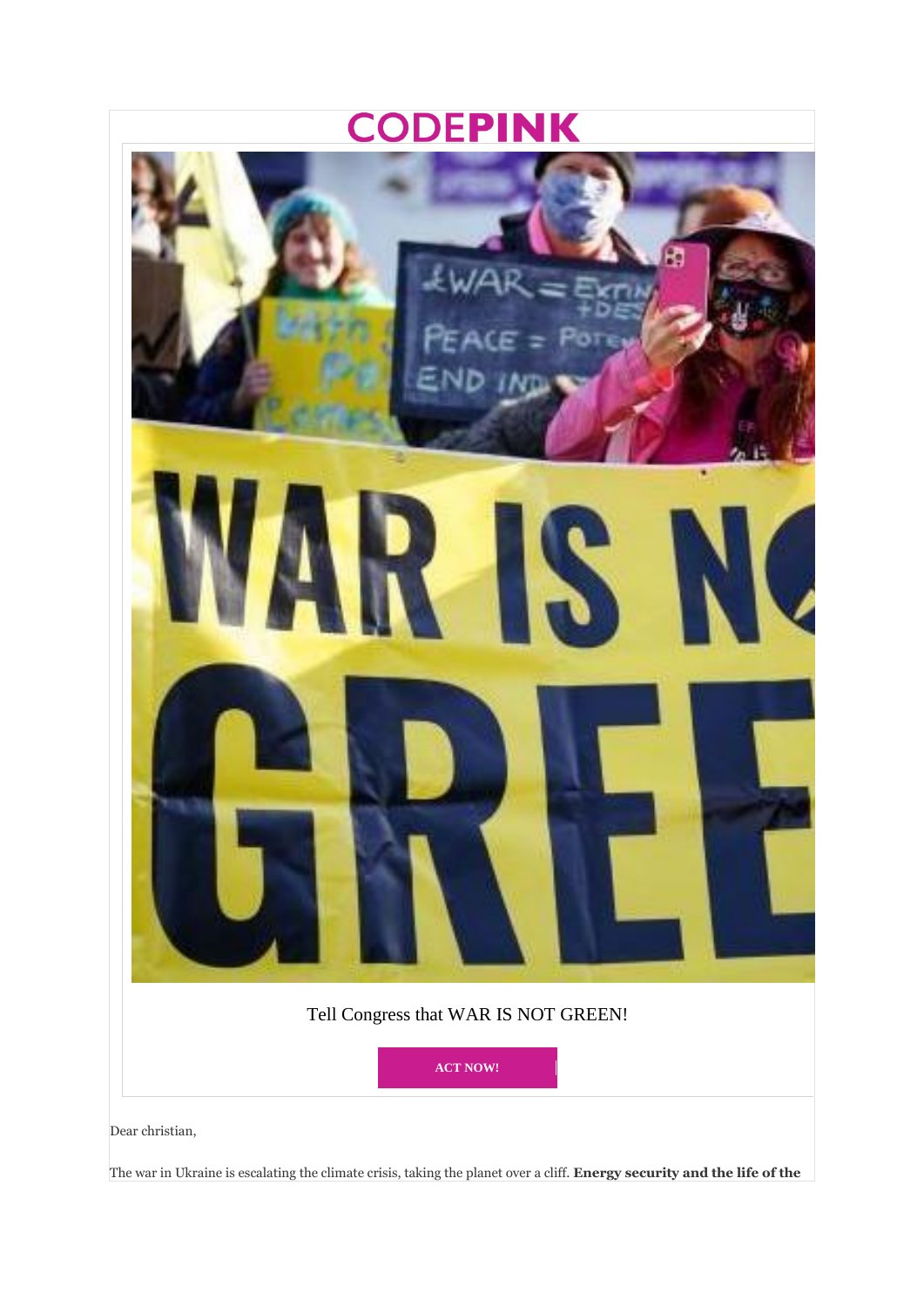## **CODEPINK**

**planet require an immediate transition from fossil fuels to 100% renewable energy.**

**Last week, Senator Bernie Sanders, Rep. Cori Bush, and Rep. Jason Crow introduced legislation** to require President Biden to invoke the Defense Production Act to create a rapid transition to renewable energy and **protect vulnerable communities from the energy disconnections and price swings that are the trademarks of fossil-fuel utilities[. Contact your senators and representatives now and tell them to](https://deref-1und1.de/mail/client/jY_rnIJEbtI/dereferrer/?redirectUrl=https%3A%2F%2Fwww.codepink.org%2Fenergytransition%3Fe%3Db084ade7d91e0d3ec3141878cfd17337%26utm_source%3Dcodepink%26utm_medium%3Demail%26utm_campaign%3Dwing_ukraine_3%26n%3D4)  [support this vital legislation.](https://deref-1und1.de/mail/client/jY_rnIJEbtI/dereferrer/?redirectUrl=https%3A%2F%2Fwww.codepink.org%2Fenergytransition%3Fe%3Db084ade7d91e0d3ec3141878cfd17337%26utm_source%3Dcodepink%26utm_medium%3Demail%26utm_campaign%3Dwing_ukraine_3%26n%3D4)**

**The war in Ukraine is an environmental catastrophe.** Each bomb dropped, whether Russian or American — U.S. and other NATO countries have already supplied Ukraine with more than 1,700 missiles — **creates an explosive release of heavy metals and toxic chemicals.** Add to that all of the diesel fuel storage facilities that have been hit and ammonia spreading over at least 2.5 kilometers after the Sumykhimprom chemical plant in northern Ukraine was hit, and we get a picture of the devastation that will persist for years.

To replace Russian oil, President Joe Biden is ordering the release of one million barrels of oil per day from the U.S. strategic reserves and he is urging Congress to get the oil industry to increase drilling on federal lands. Rather than increasing oil production, we must immediately transition to 100% renewable energy. **[Contact Congress now and](https://deref-1und1.de/mail/client/udrdK5KexLQ/dereferrer/?redirectUrl=https%3A%2F%2Fwww.codepink.org%2Fenergytransition%3Fe%3Db084ade7d91e0d3ec3141878cfd17337%26utm_source%3Dcodepink%26utm_medium%3Demail%26utm_campaign%3Dwing_ukraine_3%26n%3D5)  [tell them to support the Sanders, Bush, Crow legislation for a clean energy future.](https://deref-1und1.de/mail/client/udrdK5KexLQ/dereferrer/?redirectUrl=https%3A%2F%2Fwww.codepink.org%2Fenergytransition%3Fe%3Db084ade7d91e0d3ec3141878cfd17337%26utm_source%3Dcodepink%26utm_medium%3Demail%26utm_campaign%3Dwing_ukraine_3%26n%3D5)**

**The Energy Security and Independence Act — S.4013 in the Senate and H.R. 7439 in the House would:**

- Invest \$100 billion in clean energy;
- Create a Domestic Renewable Energy Industrial Base Task Force to work with environmental justice advocates, manufacturers, scientists, labor unions;
- Provide \$30 billion for the Energy Department to weatherize and insulate 6.4 million homes and;
- Invest \$10 billion in heat pumps.

CODEPINK has been yelling from the mountain tops for years that **WAR IS NOT GREEN.** Now, with the war in Ukraine in full swing and the climate catastrophe escalating by the day, it's imperative that the U.S. move immediately to renewable energy. There isn't a moment to waste. **[Contact your representatives in Congress now!](https://deref-1und1.de/mail/client/Z-4YMr_TyRw/dereferrer/?redirectUrl=https%3A%2F%2Fwww.codepink.org%2Fenergytransition%3Fe%3Db084ade7d91e0d3ec3141878cfd17337%26utm_source%3Dcodepink%26utm_medium%3Demail%26utm_campaign%3Dwing_ukraine_3%26n%3D6)**

## *Towards peace in Ukraine,*

*Jodie and the entire CODEPINK team: Ariel, Ann, Audrey, Clay, Danaka, Emily, Farida, Justina, Kelly, Leonardo, Marcy, Mark, Medea, Michelle, Nancy, Olivia, Paki, Samantha, Teri, Shea, and Suzie*

P.S. On Saturday, we hosted a **[global online rally to call for a negotiated solution to the war in Ukraine](https://deref-1und1.de/mail/client/jJ0P1tqv4pI/dereferrer/?redirectUrl=https%3A%2F%2Fwww.codepink.org%2Fr%3Fu%3DGQ96LxW7tJscudkL8mlwNzVEKXk7dMDJzwJlfbbiiRZ8OrJJTbdJYIfp9DGQ-ncz%26e%3Db084ade7d91e0d3ec3141878cfd17337%26utm_source%3Dcodepink%26utm_medium%3Demail%26utm_campaign%3Dwing_ukraine_3%26n%3D7)**, with such speakers as Noam Chomsky, Vijay Prashad, and Irish politician and member of the European Parliament Clare Daly. We are following this up with another call  $-$  May  $7$   $-$  to take to the streets for a ceasefire and negotiations. Find or host a **[May 7 event](https://deref-1und1.de/mail/client/aK2016DY5_o/dereferrer/?redirectUrl=https%3A%2F%2Fwww.peaceinukraine.org%2F%3Fe%3Db084ade7d91e0d3ec3141878cfd17337%26utm_source%3Dcodepink%26utm_medium%3Demail%26utm_campaign%3Dwing_ukraine_3%26n%3D8)** in your city, which could be a rally, a teach-in, or simply passing out flyers that we will provide. Educating our communities is critical at this time.

## **DONATE NOW**

This email was sent t[o c.schaller@schallerarchitekten.koeln.](mailto:c.schaller@schallerarchitekten.koeln) To unsubscribe, click here.